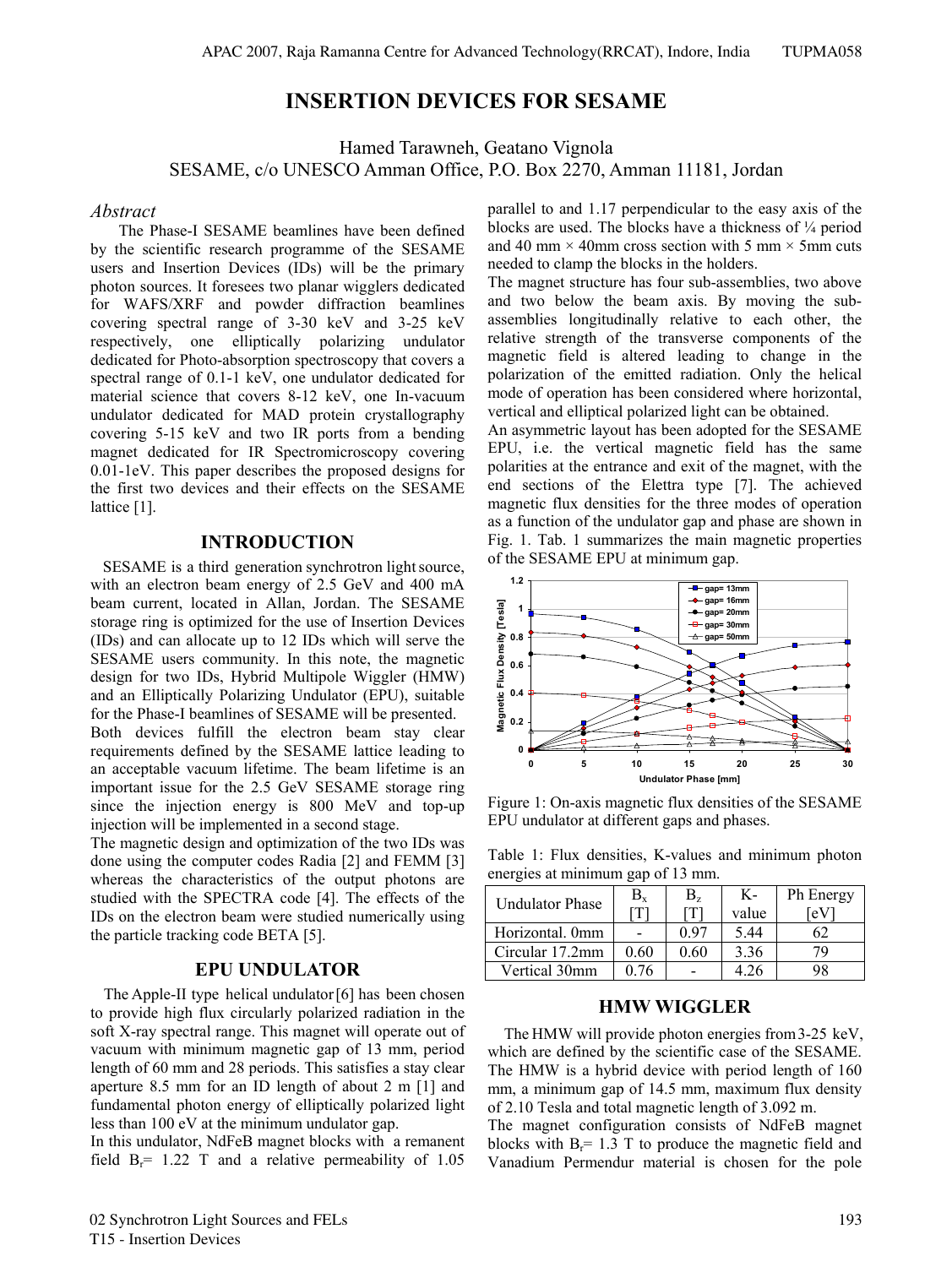pieces to increase the effective magnetic field and channel it to create a high peak field on the electron beam trajectory. The main parameters of the SESAME HMW wiggler magnet are shown in Tab. 2.

Table 2. Design parameters of the SESAME HMW.

| Period length, mm                                 | 160                        |
|---------------------------------------------------|----------------------------|
| Peak Field, Tesla                                 | 2.10                       |
| The deflection parameters ${K}$                   | 31.37                      |
| Minimum gap, mm                                   | 14.5                       |
| Number of periods                                 | 19                         |
| Total length, m                                   | 3.092                      |
| Total number of full-size poles                   | 78                         |
| Total number of full-size PM block                | 80                         |
| Main PM block dimensions $\lceil$ mm <sup>3</sup> | $140 \times 52 \times 100$ |
| End PM block dimensions $\lceil$ mm <sup>3</sup>  | $140 \times 26 \times 100$ |
| Main pole dimensions $\lceil$ mm <sup>3</sup>     | $100\times28\times80$      |
| End pole dimensions $\lceil$ mm <sup>3</sup>      | $100 \times 14 \times 66$  |

The pole width has been optimized to reduce the transverse roll-off of the achieved magnetic field, as shown in Fig. 2.



Figure 2: Transverse roll-off as a percentage of the onaxis peak flux at minimum gap.

The end section is half in length for the PM block and the pole. An extensive 3D calculation shows that the height of the end pole is 14 mm less than the full-size pole to give minimum field integrals. The first and second vertical field integrals are shown in Fig. 3.



Figure 3: Field integrals of the HMP wiggler.

#### **EFFECT ON SESAME LATTICE**

In the BETA code any insertion device can be described by interpolation tables which provide an angular kick as a function of the coordinates of the particle passing through that element, i.e. mapped insertion device [5]. Such a map has been generated for both IDs and used for tracking particles, within the map, to investigate the effect of the higher order multipoles on the dynamic aperture of the SESAME lattice. The map has a finite size,  $\pm 30$  mm in x-axis and  $\pm 5$  mm in z-axis, which is considered as a physical limitation in the BETA code. Tracking the particles for 500 turns within this map (aperture) for both devices has not lead to significant reduction in the dynamic aperture of the SESAME lattice, see Fig. 4 and Fig. 5.



Figure 4: Dynamic aperture for the SESAME lattice with the mapped EPU magnet engaged at different phases.



Figure 5: Dynamic aperture for the SESAME lattice with the mapped HMP wiggler engaged.

## **PHOTON OUTPUT**

The magnetic field model has been used to calculate the synchrotron radiation output from both devices using the SPECTRA code [4]. The broadening of the peaks due to emittance and electron beam energy spread are included in the calculations. Fig. 6, 7 and 8 show the brilliance of the SESAME EPU for all modes of operation. The overlap between the first four harmonics is very good for the horizontal and the vertical modes of operation.